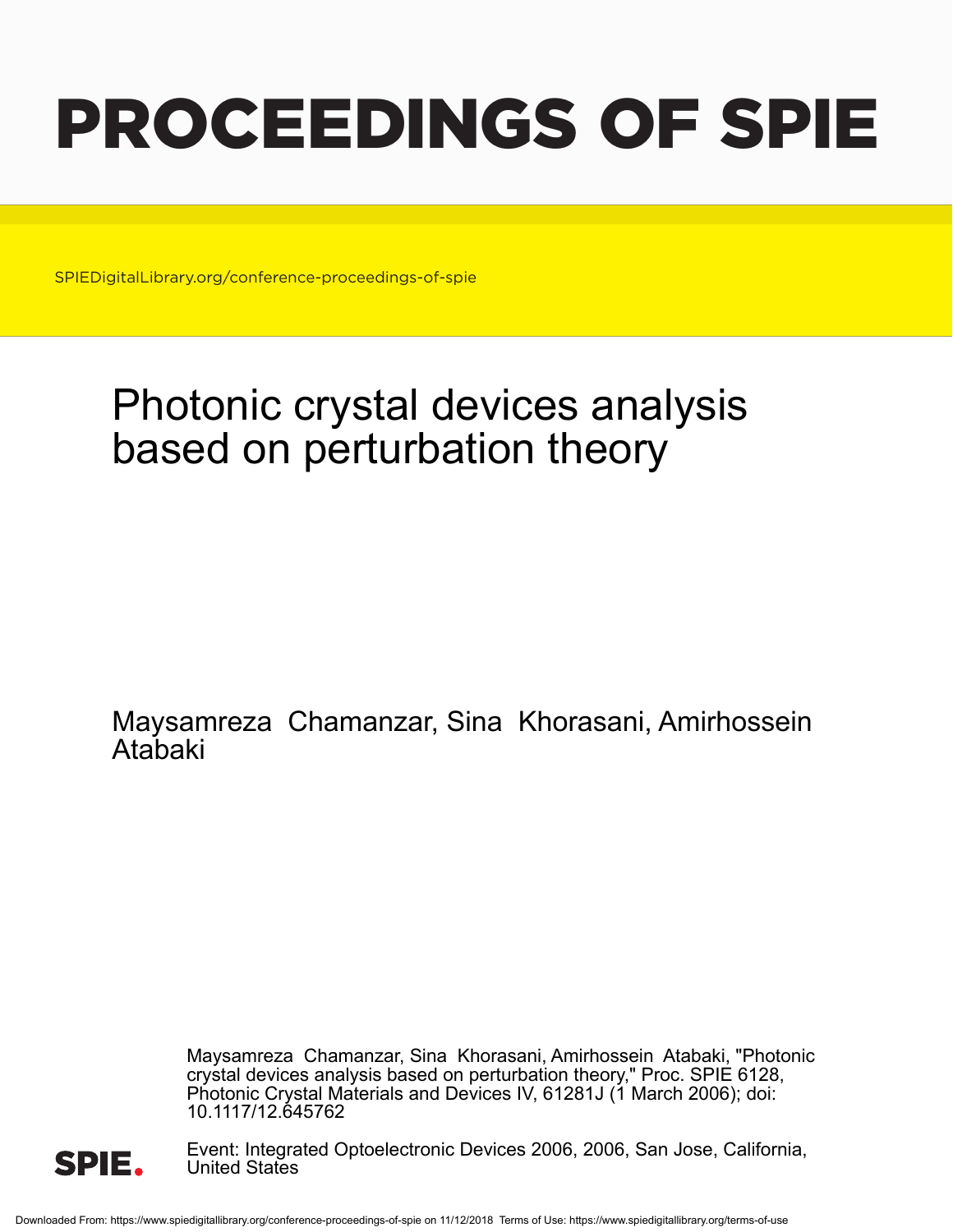### **Photonic Crystal Devices Analysis Based on Perturbation Theory**

Maysamreza Chamanzar, Sina Khorasani, Amirhossein Atabaki Department of Electrical Engineering, Sharif University of Technology, P.O. Box 11365-9363, Tehran, Iran Fax: +9821-6602-3261 khorasani@sharif.edu

#### **ABSTRACT**

A novel approach for photonic crystals devices analysis, based on perturbation theory is reported. In this method the photonic crystal device is considered as the superposition of a parent lattice and a perturbing one. Then the solution is investigated in terms of the eigensolutions of the parent lattice. This way, one can easily obtain analytic expressions within the first order perturbation, describing the effects of different parameters on the eigensolutions of the structure. The perturbation theory employed in this work is typical of what is conventionally used in quantum mechanics literature. The proposed method is explicit, works fast, and does not involve complicated numerical calculations.

Although this approach can be used to obtain some rules of thumb about the eigensolutions of the device within the first order perturbation approximation, it can be further followed to higher order perturbation terms for acquiring any desired level of accuracy. Since the presented method is mostly formulated analytically, not much computational effort is required for analyzing complex structures. In this paper the approach is described in detail and some examples are given to show the usefulness of it.

Keywords: Perturbation Theory, Photonic Crystals, Analytic Solutions.

#### **1. INTRODUCTION**

Analysis and synthesis of photonic band gap devices requires reliable analysis methods. Band structure analysis of photonic crystal structures are mostly carried out by using the plane wave expansion (PWE) method<sup>1</sup>, and the finite difference time domain (FDTD) approach<sup>2</sup>. PWE is the easiest and the most widely used approach; however, it suffers from poor convergence and numerical problems when analyzing photonic crystals with complicated unit cells. The problems become more severe when analysis of higher bands is concerned. FDTD is versatile and can be employed for analyzing different photonic band gap structures. However, FDTD analysis is time consuming. Also, none of the above mentioned methods yield much physical insight, because they are numerically implemented. Analytic expressions, even if approximate, not only can give physical insight into the problem, but also can be used for synthesis purposes. In this regard an approach is developed for obtaining band structure analytically for square lattices where separation of variables is possible<sup>3</sup>. Also, another method is developed for obtaining band structure by using the k.p perturbation approach<sup>4,5</sup>. In this method, eigenvalues and eigenfunctions at a single point in reciprocal lattice are used as initial point for starting the perturbation approach<sup>4,5</sup>.

In this paper, a method based on perturbation theory<sup>6,7</sup> is introduced for analysis of photonic crystal structures. In this method, a complicated lattice can be considered as the superposition of a parent lattice and a perturbing lattice. The eigensolutions of the structure are investigated in terms of the eigensolutions of the parent lattice. The parent lattice can be chosen so that its eigensolutions are easily derived. Using the proposed approach, one can easily obtain analytic expressions within the first or the second order perturbations, describing the effects of different parameters on the solution. Through these expressions, it can be investigated that how different eigensolutions of the parent lattice contribute to form the band structure of the perturbed lattice. Also, one can pursue the perturbations to higher orders to obtain the solution with any desired level of accuracy. However, in most cases the first order perturbation provides an acceptable result which can be further accorded by using the second order perturbation.

In this report, the general explicit formulation is presented for the first order perturbation and the usefulness of the approach is demonstrated by applying it to analytic expressions of the band structure of a parent lattice<sup>3</sup> for obtaining the band structure of a lattice for which exact analytic expressions cannot be derived. The results are compared with those obtained by FDTD and PWE.

In section II, the perturbation formulation is discussed. In section III the results and examples are given. Conclusions are given in section IV.

> Photonic Crystal Materials and Devices IV, edited by Ali Adibi, Shawn-Yu Lin, Axel Scherer, Proc. of SPIE Vol. 6128, 61281J, (2006) · 0277-786X/06/\$15 · doi: 10.1117/12.645762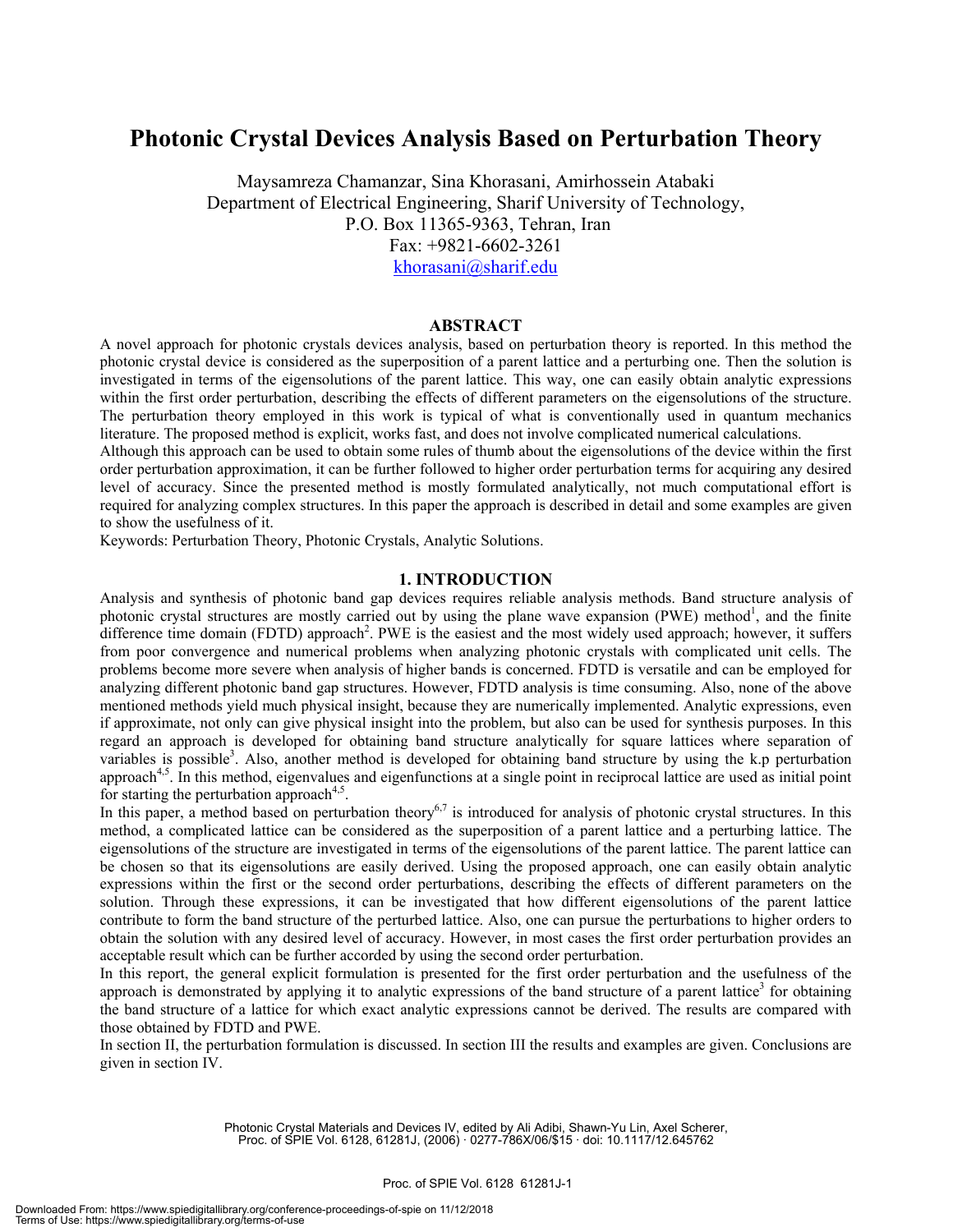#### **2. FORMULATION**

#### **2.1. Non-degenerate case**

. . .

Any complicated photonic crystal structure can be considered as the superposition of a parent lattice and a perturbing lattice. Here, it is intended to obtain the eigensolutions of the overall structure in terms of the eigensolutions of the first lattice. The first lattice, called here parent lattice, can be chosen so that its eigensolutions are readily obtained. For TE polarization, the wave equation in a two-dimensional lattice reads as<sup>8</sup>:

$$
\nabla^2 E_z = -\frac{\omega^2}{c^2} \varepsilon(x, y) E_z, \qquad (1)
$$

where  $\varepsilon(x, y)$  is the permittivity of the photonic crystal structure. The permittivity profile can be considered as  $\varepsilon_1 + \varepsilon_2$ , where  $\varepsilon_1$  represents the permittivity profile of the parent lattice and  $\varepsilon_2$  stands for the permittivity profile of the perturbing lattice. For example, the photonic crystal whose unit cell is shown in Fig.1 can be considered as the superposition of the two lattices shown in Fig.2. Then  $\varepsilon_1$  and  $\varepsilon_2$  correspond to Fig. 2a and Fig. 2b, respectively. The wave equation becomes:

$$
\nabla^2 E_z = -\frac{\omega^2}{c^2} \left(\varepsilon_1 + \varepsilon_2\right) E_z \,. \tag{2}
$$

The eigenvalues are defined as  $W = \frac{\omega^2}{a^2}$ *c*  $\frac{\omega}{\gamma}$  for convenience. Also, a new parameter, λ, representing the strength of

perturbation, is introduced. When  $\lambda=0$ , there is not any perturbation and the photonic crystal structure transforms to the parent lattice, when  $\lambda=1$ , the perturbation fully "turns on". In the same manner as what is conventionally done in the analysis of an ordinary photonic crystal, *Ez* are classified according to the number of bands to which they correspond and the values of  $\kappa$  they take<sup>8</sup>. Henceforth, eigenfunctions are shown as  $E_{z_m}$ , where *m* is the number of bands and  $\kappa$  is the Bloch wavevector. Thus, Eq. (2) becomes:

$$
\nabla^2 E_{z_{m\kappa}} = -W_m \big(\varepsilon_1 + \lambda \varepsilon_2 \big) E_{z_{m\kappa}} \,. \tag{3}
$$

Each eigenvalue,  $W_m$ , and eigenfunction,  $E_{z_m k}$ , in the perturbed system, can be expanded as a power series of  $\lambda$ :  $W_m = W_m^{(0)} + \lambda W_m^{(1)} + \lambda^2 W_m^{(2)} + \dots,$  (4)

$$
E_{z m \kappa} = E_{z m \kappa}^{(0)} + \lambda E_{z m \kappa}^{(1)} + \lambda^2 E_{z m \kappa}^{(2)} + \dots,
$$
\n(5)

where  $W_m^{(k)}$  and  $E_{z_m k}^{(k)}$  are *k*th-order perturbation terms of *m*th eigenfrequency and eigenfunction respectively. After substituting the above expansions in Eq. (3) and equating respective coefficients of each power of  $\lambda$  in both sides, a set of equations is obtained:

$$
\nabla^2 E_{z\eta(\mathbf{k})}^{(0)} = -W_m^{(0)} \varepsilon_0 E_{z\eta(\mathbf{k})}^{(0)}.
$$
\n
$$
\nabla^2 E_{z\eta(\mathbf{k})}^{(1)} = -W_m^{(0)} \varepsilon_0 E_{z\eta(\mathbf{k})}^{(1)} - W_m^{(1)} \varepsilon_0 E_{z\eta(\mathbf{k})}^{(0)} - W_m^{(0)} \varepsilon_1 E_{z\eta(\mathbf{k})}^{(0)}.
$$
\n(6a)

Eq. (6a) corresponds to the zeroth order perturbation and indicates that the zeroth order perturbed eigenvalues and eigenfunctions are merely eigensolutions of the first (parent) lattice, i.e.

$$
W_m^{(0)} = \frac{\omega_{m}^{u}{}^2(\mathbf{k})}{c^2}.
$$
\n(7)

$$
E_{z\mathbf{m}\mathbf{k}}^{(0)}(\mathbf{r}) = E_{z\mathbf{m}\mathbf{k}}^{u}(\mathbf{r}).
$$
\n(8)

In these equations, the superscript  $u$  stands for unperturbed and refers to the unperturbed lattice or the parent lattice. First order perturbed eigenfunctions are expanded in terms of the eigensolutions of the first lattice as:

$$
E_{z_{\text{max}}}^{(1)}(\mathbf{r}) = \sum_{n} a_n^{(1)} E_{z_{\text{max}}}^{(0)}(\mathbf{r}) \,.
$$

After substituting Eq. (9) in Eq. (6b), and projecting the resultant equation on  $E_{zmx}^{(0)*}$ , an expression for the first order perturbed eigenvalue is obtained as: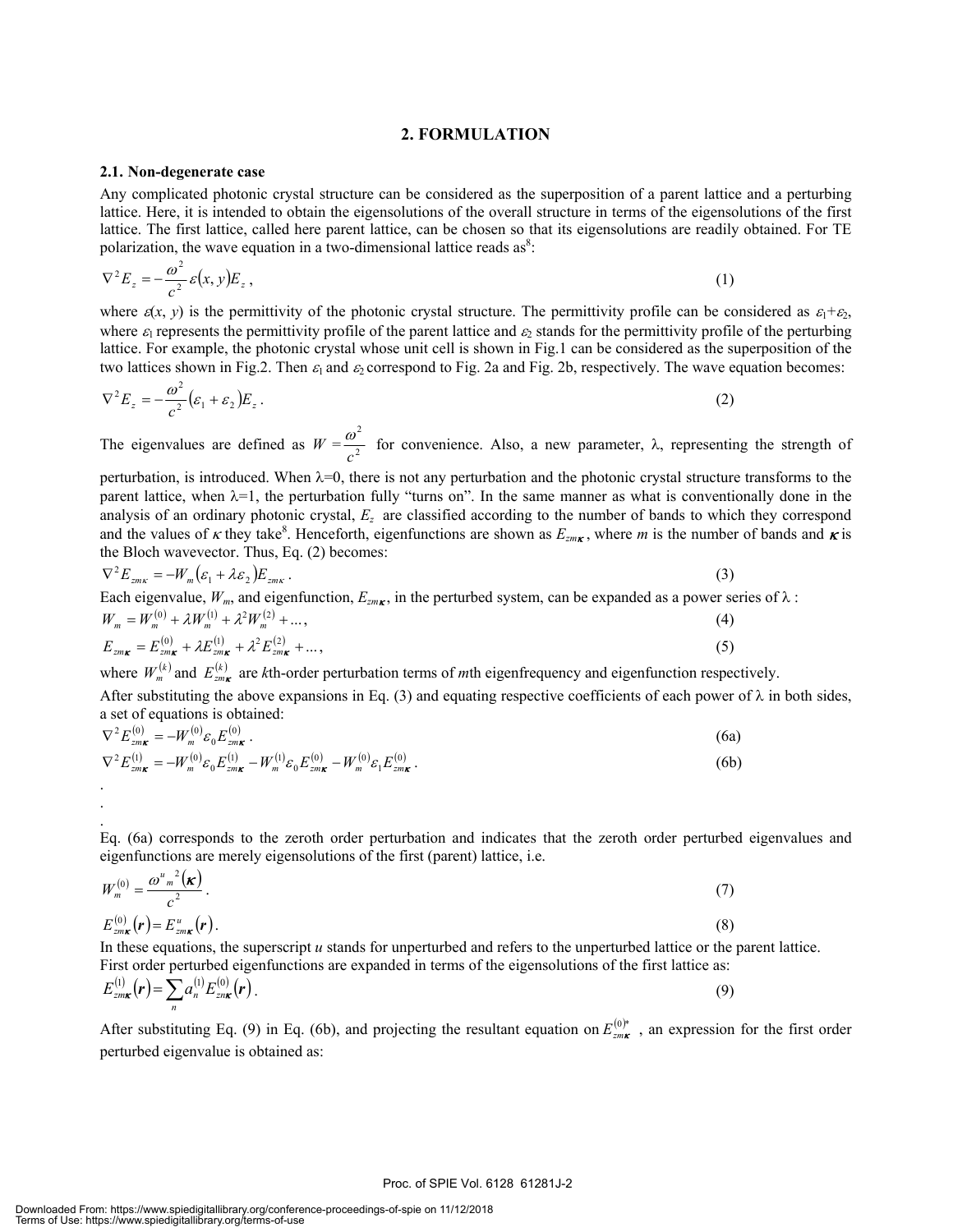$$
W_m^1 = -W_m^0 \int\limits_V \mathcal{E}_1(r) d^2 r \Big| E_{z m \kappa}^{(0)}(r) \Big|^2 , \qquad (10)
$$

where *V* stands for the volume of the parent photonic crystal. For obtaining Eq. (10) the orthonormality relation is used which reads as:

$$
\int_{V} d^{2} \mathbf{r} \varepsilon_{\theta}(r) E_{z m \mathbf{x}}^{(0)}(\mathbf{r}) E_{z p \mathbf{x}}^{(0) *}(\mathbf{r}) = \delta_{n p} , \qquad (11)
$$

Here,  $\delta_{np}$  is the Kronecker delta. Since both eigenfunctions are chosen from the same Bloch wavevectors,  $\delta(\mathbf{k} - \mathbf{k}')$  is not required.

Within the first order perturbation, the normalized eigenfrequencies are thus obtained by substituting Eq. (10) in Eq. (4) and setting  $\lambda=1$ :

$$
\Omega_m(\boldsymbol{\kappa}) = \Omega_m^0(\boldsymbol{\kappa}) \sqrt{1 - \int_V d^2 r \varepsilon_1(r) \left| E_{z_m \boldsymbol{\kappa}}^{(0)}(\boldsymbol{r}) \right|^2} \ . \tag{12}
$$

The normalized eigenfrequency is defined as  $\Omega_m = \frac{c_m}{c_m}$  $\Omega_m = \frac{\omega_m L}{I}$ , where *L* is the lattice constant. From Eq. (12) it can be seen

how the eigenfunctions and eigenfrequencies of the parent lattice contribute to form the band structure of the perturbed lattice. Eq. (12) is not valid for degenerate bands and another scheme, described in the next section, need to be adopted.

#### **2.2. Degenerate Case**

When the eigensolutions of the parent lattice are degenerate, the perturbation theory introduced in the last section requires modification. In this case, more than one eigenfunction correspond to each eigenvalue, and any linear combination of these can be used for the parent lattice eigenfunctions. This ambiguity is resolved by adopting an appropriate scheme<sup>6</sup>. The eigenfunction corresponding to the degenerate band is expanded as a linear combination of orthonormal degenerate eigenfunctions:

$$
E_{z_{\text{max}}}^{(0)}(\mathbf{r}) = C_{\alpha} E_{\alpha}^{(0)}(\mathbf{r}) + C_{\beta} E_{\beta}^{(0)}(\mathbf{r}),
$$
\n(13)

 $C_\alpha$  and  $C_\beta$  are the expansion coefficients which will be determined later. After substituting Eq. (13) in Eq. (6b) and projecting the resultant equation on the bases of the degenerate space, i.e.  $E_{\alpha}^{(0)}$  and  $E_{\beta}^{(0)}$ , an eigenvalue equation is obtained:

$$
\left[A\begin{bmatrix}C_{\alpha}\\C_{\beta}\end{bmatrix}\right] = -W_{m}^{1}\begin{bmatrix}C_{\alpha}\\C_{\beta}\end{bmatrix},\tag{14}
$$

where [A] is a matrix whose elements are obtained as:

$$
A_{11} = W_m^{(0)} \int_V d^2 \boldsymbol{r} \boldsymbol{\varepsilon}_1(\boldsymbol{r}) \left| E_{\alpha}^{(0)}(\boldsymbol{r}) \right|^2.
$$
 (15a)

$$
A_{22} = W_m^{(0)} \int_V d^2 \boldsymbol{r} \varepsilon_1(\boldsymbol{r}) \left| E_\beta^{(0)}(\boldsymbol{r}) \right|^2.
$$
 (15b)

$$
A_{12} = A_{21}^* = W_m^{(0)} \int_V d^2 \bm{r} \epsilon_1(\bm{r}) E_{\alpha}^{(0)}(\bm{r}) E_{\beta}^{(0)*}(\bm{r}). \qquad (15c)
$$

From Eq. (14), it can be readily shown that there are two values for  $W_m^1$  corresponding to the two eigenvalues of matrix [*A*]. The two values for  $W_m^1$  are proportional to  $-W_m^0$ , as in the non-degenerate case. Therefore the degeneracy may be resolved after applying the perturbation method to degenerate bands.

#### **3. EXAMPLES AND RESULTS**

In order to verify the presented method, a photonic crystal whose unit cell is shown in Fig. 1, is analyzed. This structure cannot be analyzed analytically because the separation of variables along the Cartesian coordinates is not possible. However, this photonic crystal can be considered as the superposition of two other lattices shown in Fig. 2a and Fig. 2b. It has been shown that the band structure of the photonic crystal in Fig. 2a can be calculated analytically<sup>3</sup>. Thanks to the coincidence of the geometry with the coordinate system, this is accomplished by decomposing the problem into two one-dimensional crystals shown in Fig. 3. Thus, the eigenfunctions can be considered as: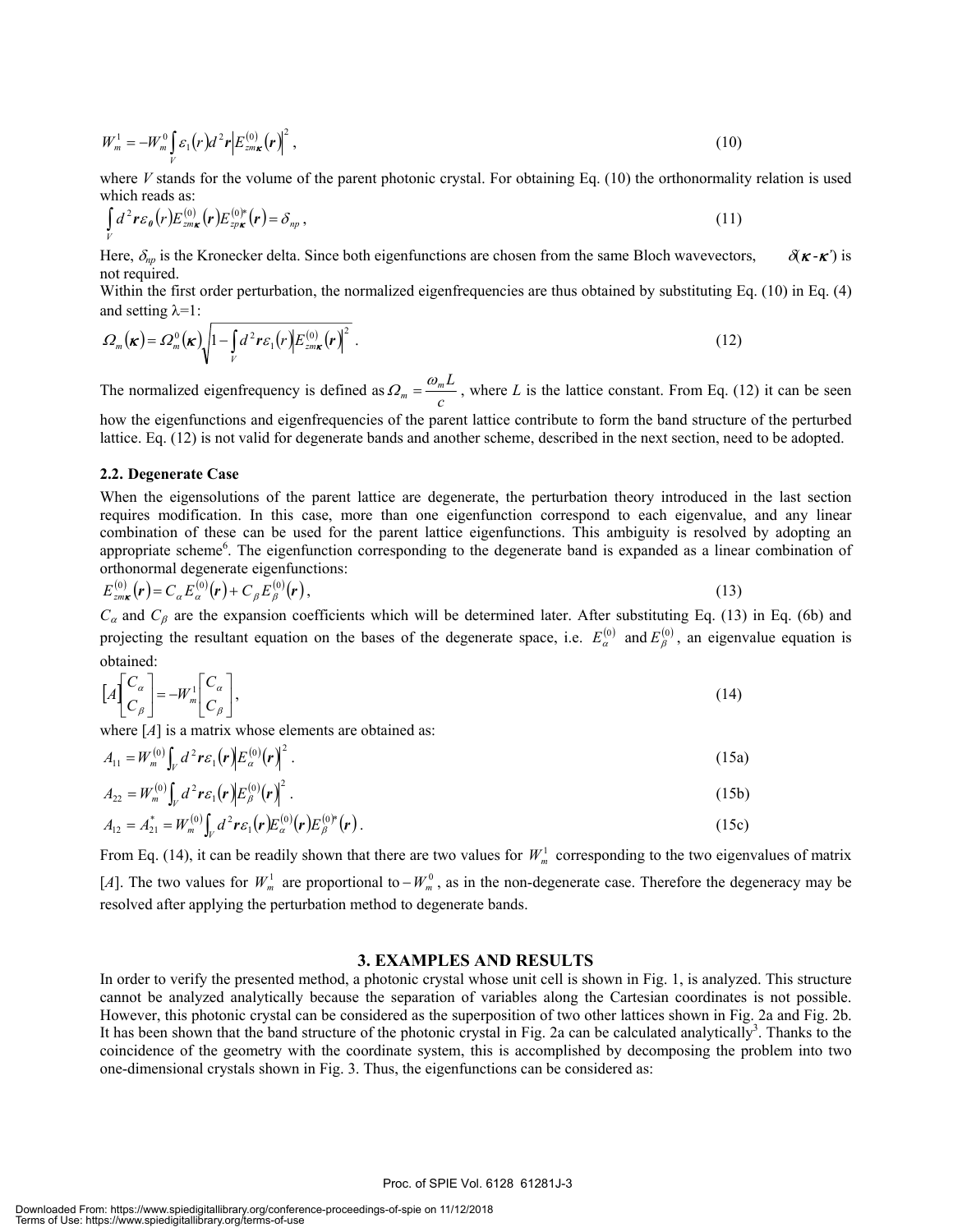$$
E_{z\eta\kappa}^{(0)}(x,y) = \Psi(x) \Lambda(y) \tag{16}
$$

Each of *ψ* and *Λ* satisfy a wave equation separately and therefore the band structure and eigenfunctions can be obtained analytically<sup>3</sup>:

$$
\cos(\kappa_x L) = \cos(k_b t) \cos[k_a (L - t)] - \frac{k_a^2 + k_b^2}{2k_a k_b} \sin(k_b t) \sin[k_a (L - t)],
$$
\n(17a)

$$
\cos(\kappa_y L) = \cos(k_d t) \cos[k_c (L - t)] - \frac{k_c^2 + k_d^2}{2k_c k_d} \sin(k_d t) \sin[k_c (L - t)],
$$
\n(17b)

in which  $k_a = \frac{\omega}{c} \sqrt{\frac{\varepsilon_b}{2} + \beta}$  $k_a = \frac{\omega}{c} \sqrt{\frac{\varepsilon_b}{2}} + \beta$ ,  $k_c = \frac{\omega}{c} \sqrt{\frac{\varepsilon_b}{2}} - \beta$ ,  $k_b = \frac{\omega}{c} \sqrt{\varepsilon_a - \frac{\varepsilon_b}{2}} + \beta$  $k_b = \frac{\omega}{c} \sqrt{\varepsilon_a - \frac{\varepsilon_b}{2}} + \beta$ , and  $k_d = \frac{\omega}{c} \sqrt{\varepsilon_a - \frac{\varepsilon_b}{2}} - \beta$ .  $\beta$  is a separation

constant.

It should be noted that  $\varepsilon_p$  may be positive or negative, according to the relative values of  $\varepsilon_a$  and  $\varepsilon_b$ . Since the eigenfunctions are easily obtained analytically, the integrals in Eq. (12) and Eqs.(15) can be calculated analytically reducing the computation load. Also, the integration is limited to the central patch of Fig. 2b, because the permittivities of all the other areas in the perturbing lattice are zero.

As the first example, a photonic crystal with the following parameters is analyzed:

 $\varepsilon_b = 1$ ,  $\varepsilon_a = 5$ ,  $t = L/3$ .

For this structure  $\varepsilon_p = -4$ . The band structure for the parent lattice is calculated using the exact analytic formulas of Eqs.(17), the PWE method, and the FDTD approach. The results are shown in Fig. 4. PWE results are obtained by keeping 16 harmonics and those of FDTD are obtained after  $2^{13}$  time steps. It can be seen that the results of the three methods agree well for the first band; however, for the second and the third bands the PWE results degrade. This is due to the fact that the convergence of the PWE results for higher bands is slow, and this requires increasing the number of harmonics, which in turn results in numerical errors. Another point is that the PWE method cannot predict the degeneracy of the second band in ΓM direction correctly because of numerical errors in estimating the eigenvalues. This mentioned degeneracy in ΓM direction arises from the fact that the two cones centered on  $\Gamma_2$  and  $\Gamma_3$  meet along the ΓM direction in the first Brillouin zone for each frequency. This is schematically shown in Fig. 5.

After applying perturbation, the band structure for the perturbed lattice, shown in Fig. 1, is depicted in Fig. 6. In this figure the band structure of the unperturbed lattice (the parent lattice) is also shown. From this figure, one can see how the first order perturbation moves and reshapes the bands for the perturbed lattice. Also, the degenerate band in ΓM direction is split after applying the perturbation. The results agree well with the FDTD results, justifying the proposed approach. In Fig. 7 the perturbed lattice band structure obtained by using the proposed method is compared with the results of the PWE, where the agreement of the results is observed.

Another example is a photonic crystal of the same structure as what is shown in Fig. 1, with the following parameters:  $\varepsilon_b = 5$ ,  $\varepsilon_a = 1$ ,  $t = L/3$ .

For this structure <sup>ε</sup>*p*=4. This photonic crystal exhibits a full gap. The band structure of this photonic crystal together with the band structure of its parent lattice is shown in Fig. 8, where the FDTD results justify the calculated band structure.

In Fig. 9, the perturbed lattice band structure computed by using the proposed approach is compared with the results of the PWE approach obtained by keeping 16 harmonics. It can be seen that the perturbation approach within the first order approximation, computes the band structure and consequently the band gap more precisely.

#### **4. CONCLUSIONS**

A method based on the perturbation theory for analyzing photonic crystal structures has been proposed. In this method, a complicated photonic crystal structure is considered as a superposition of a parent lattice, for which the eigensolutions are readily known, and a perturbing lattice. Then the solution is sought in terms of the eigensolutions of the parent lattice. Both the degenerate and non-degenerate cases are discussed. Since, in many cases, the calculations can be carried out analytically, the proposed approach is fast and does not suffer from numerical errors during implementation. Also, within the first order approximation, one can obtain approximate analytic expressions for the band structure, which are useful for obtaining a physical insight and can be used for synthesis purposes. The PWE method, while being a popular approach, does not yield satisfactory results for complicated structures. Also, FDTD being a versatile approach is computationally intensive and does not yield much physical insight into the problem. The proposed method, however, can be used for analyzing different structures wherever appropriate parent lattice can be chosen.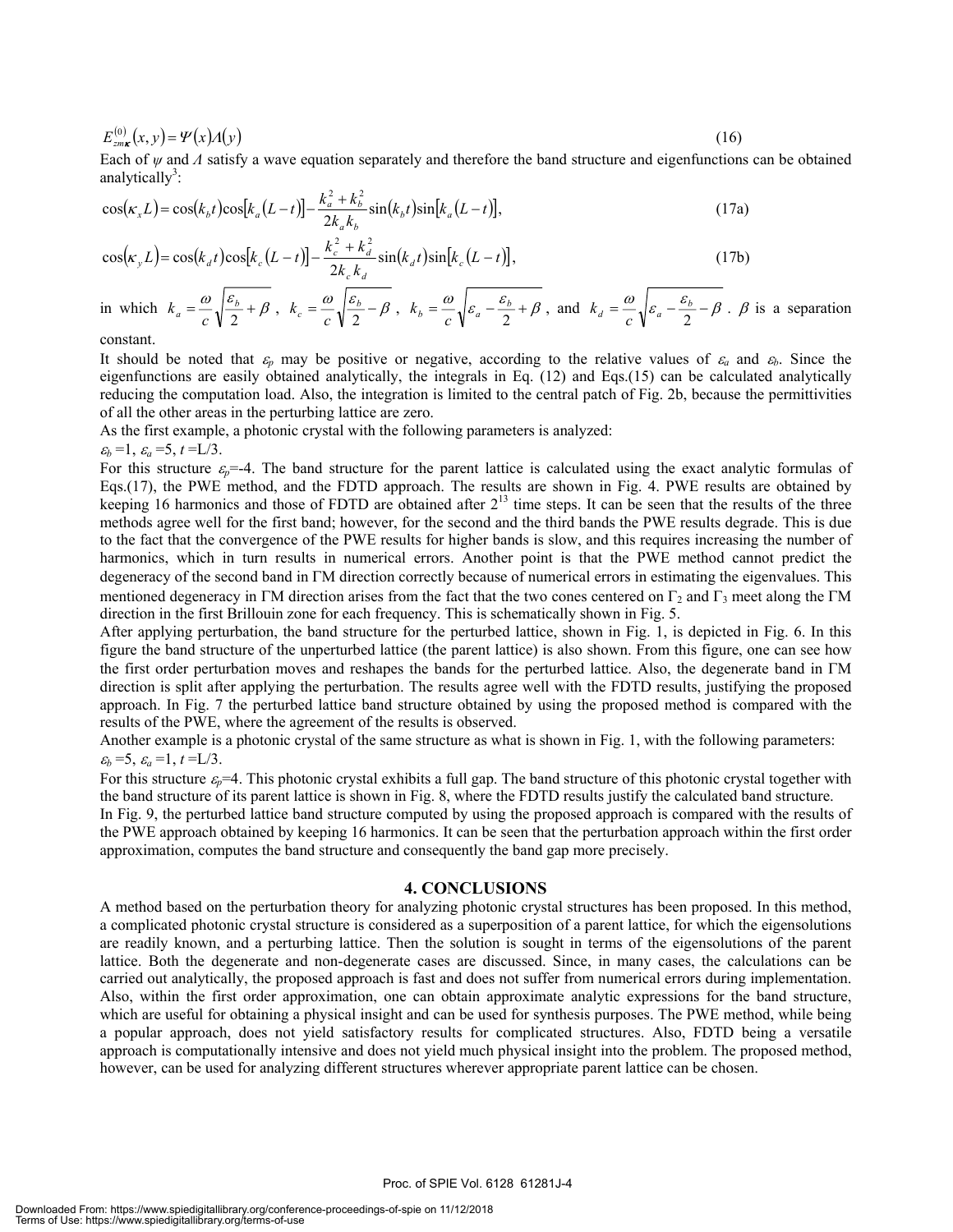#### **ACKNOWLEDGEMENT**

The authors would like to thank A. Atabaki for providing us with his FDTD code and M. A. Mahmoodzadeh for preparing a graphical user interface for this code.

#### **REFERENCES**

- 1. J. Joannapolous, R. D. Meade, and J. N. Winn, *Photonic Crystals: Molding the Flow of Light*, Princeton, N.J., 1995.
- 2. A. Taflov, *Computational Electrodynamics: The Finite Difference Time Domain Method*, Artech House, Boston 1995.
- 3. S. Khorasani, A. Adibi, "Aproximate analysis and design of rectangular-lattice photonic crystals," *Optics Letters*, **28**, 1472-1474, 2003.
- 4. J. E. Sipe, "Vector k.p approach for photonic band structures," *Physical Review E*, **62**, 5672-5677, 2000.
- 5. Yaroslav A. Urzhumov and Gennady Shvets, "Extreme anisotropy of wave propagation in two-dimensional photonic crystals," *Physical Review E*, **72**, 026608, 2005.
- 6. JJ. Sakurai, *Modern Quantum Mechanics*, Addison-Wesley, MA, 1985.
- 7. A. Yariv, *Quantum Electronics*, John Wiley, New York, 1989.
- 8. K. Sakoda, *Optical Properties of Photonic Crystals*, Springer, Berlin, 2001.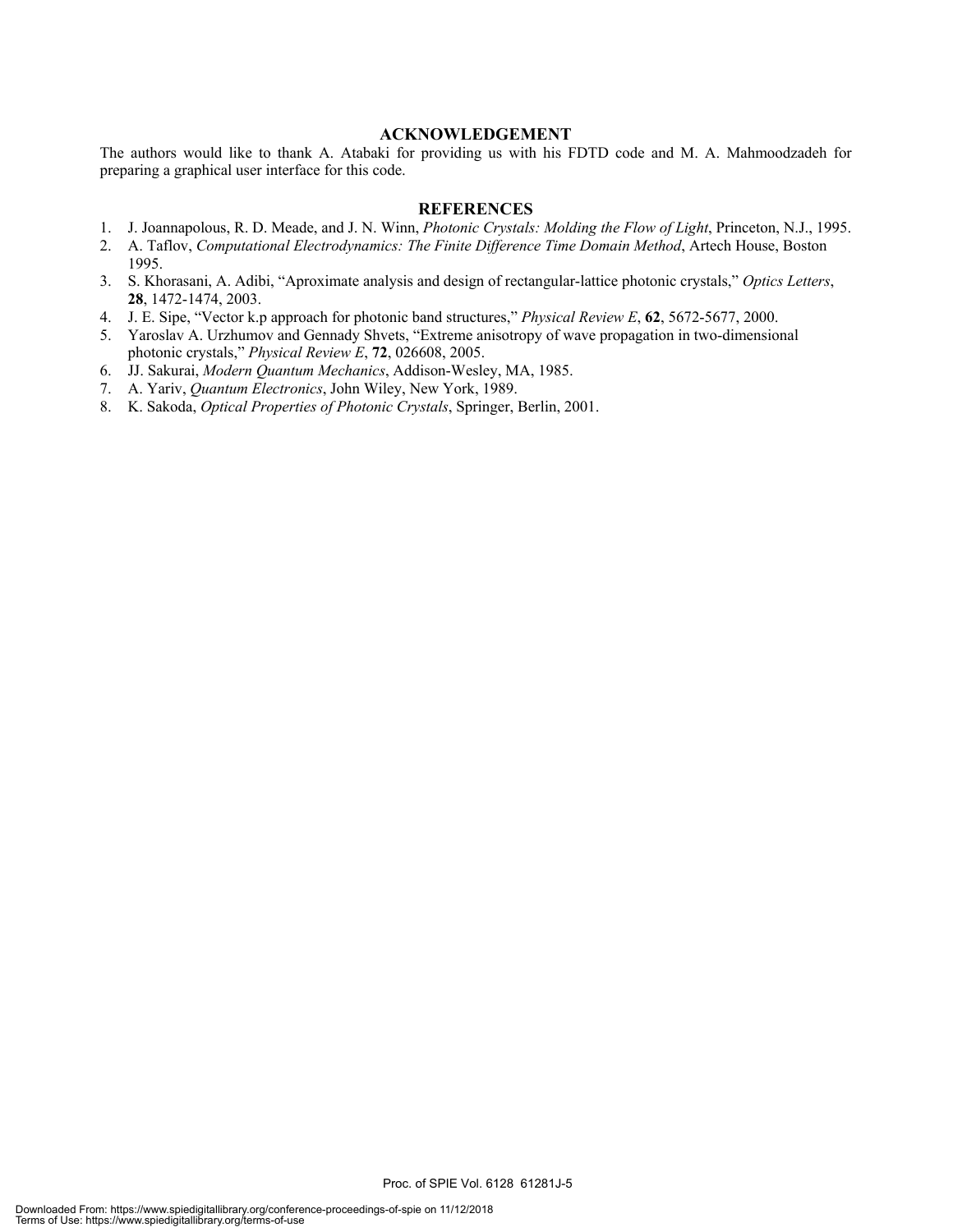

Fig.1. Unit cell of a photonic crystal.



Fig. 2. (a) The parent lattice:  $\varepsilon_1(x,y)$ . (b) The perturbing lattice:  $\varepsilon_2(x,y)$ .



Fig.3. (a) permittivity profile of the photonic crystal of Fig. 2a in x direction. (b) permittivity profile of the photonic crystal in y direction.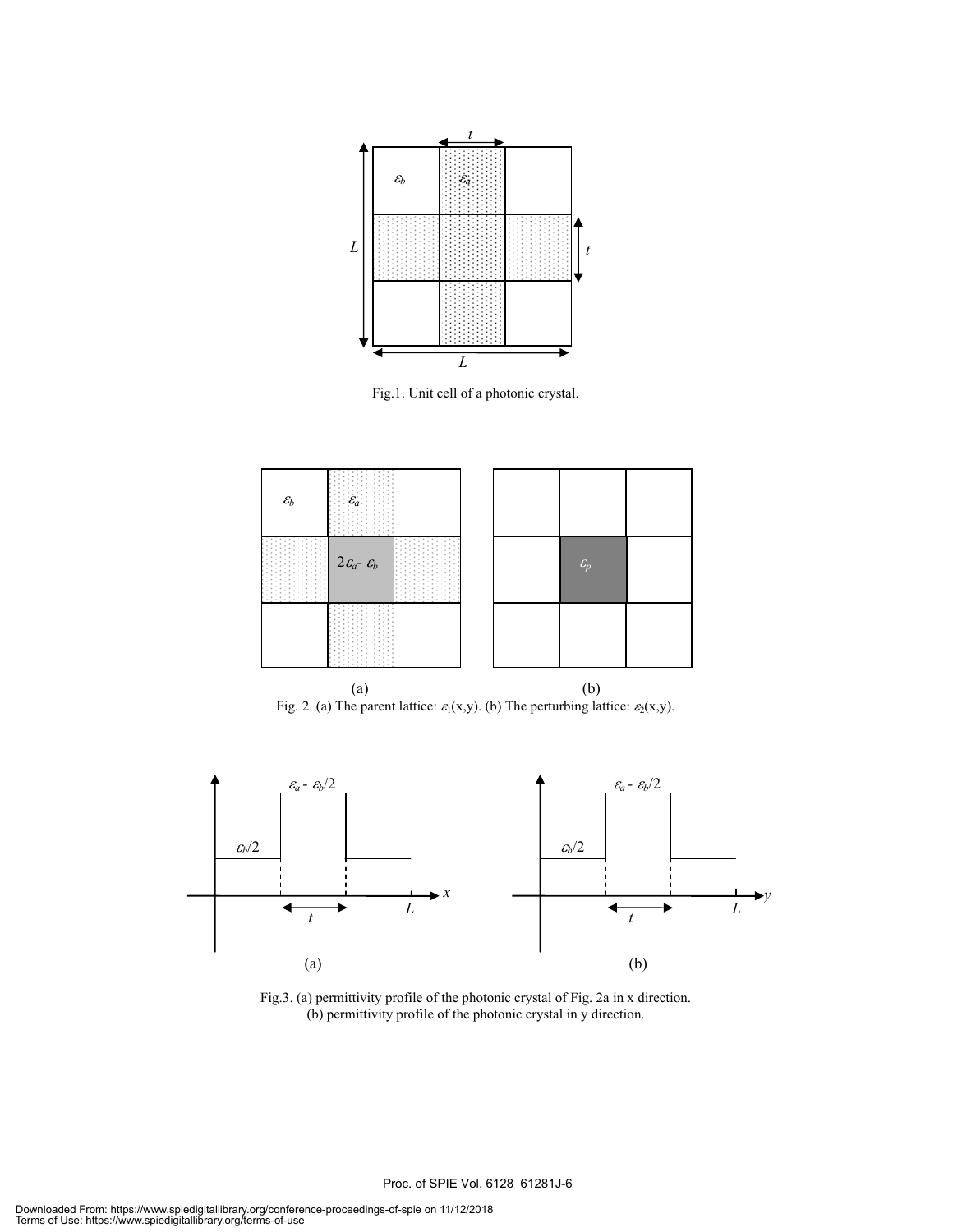

Fig.4. Band structure of the unperturbed lattice shown in Fig. 2a with  $(\varepsilon_b = 1, \varepsilon_a = 5, t = L/3)$ . Solid lines: exact analytic solution. Dashed lines: PWE by keeping 16 harmonics. Dots: FDTD after  $2^{13}$  time steps.



Fig.5. Irreducible Brillouin zone, the two light cones centered on  $\Gamma_2$  and  $\Gamma_3$ , intersect along the ΓM direction with the same κs at each frequency.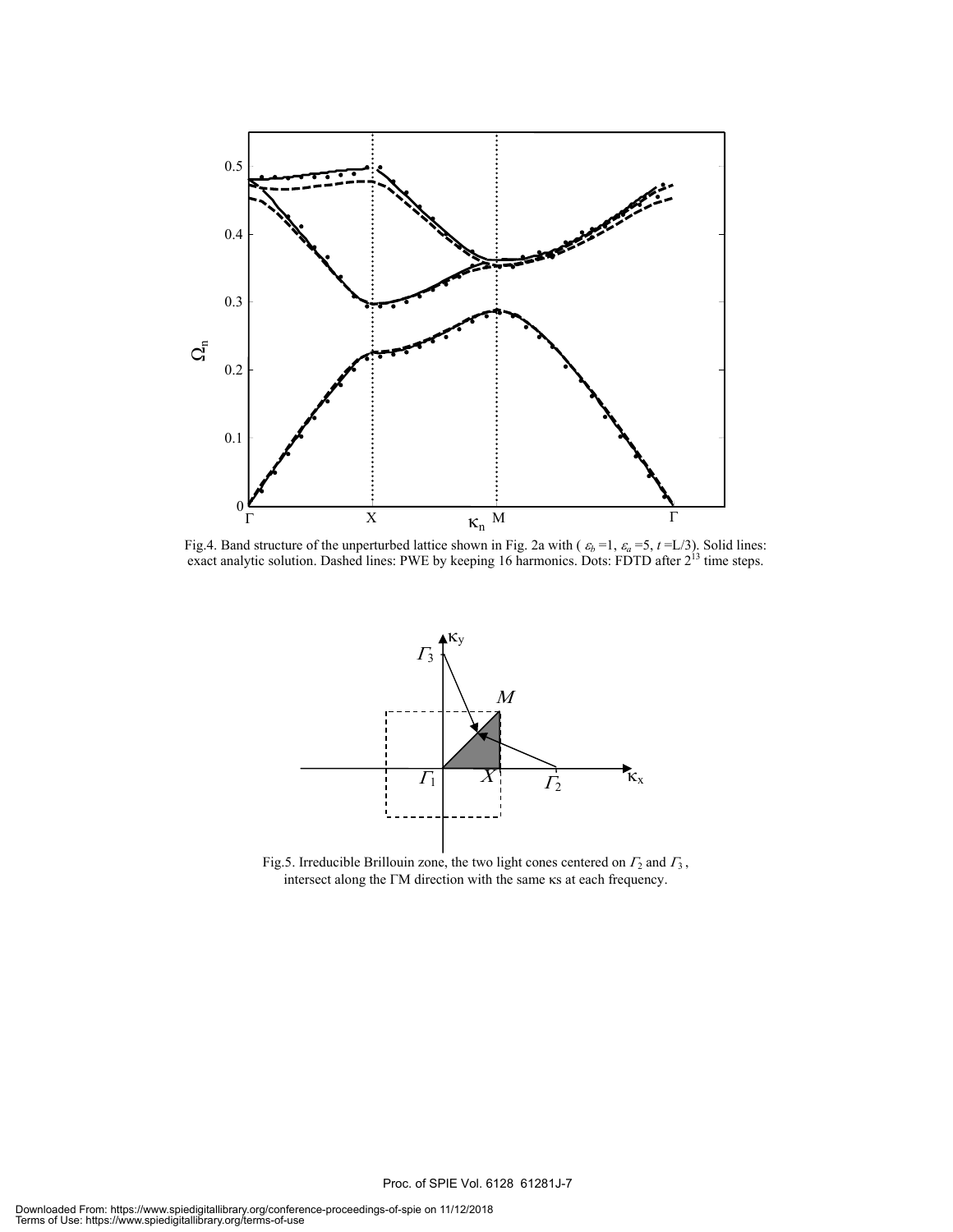

Fig.6. Band structure of the photonic crystal shown in Fig. 1 with ( $\varepsilon_b$  =1,  $\varepsilon_a$  =5,  $t = L/3$ ). Solid lines: perturbed lattice band structure obtained by the proposed approach. Dashed lines: unperturbed lattice results. Dots: FDTD results for the perturbed lattice after  $2^{13}$  time steps.



Fig.7. Band structure of the photonic crystal shown in Fig. 1 with ( <sup>ε</sup>*b* =1, <sup>ε</sup>*a* =5, *t* =L/3). Solid lines: perturbed lattice band structure obtained by the proposed approach. Dashed lines: PWE results by keeping 16 harmonics.